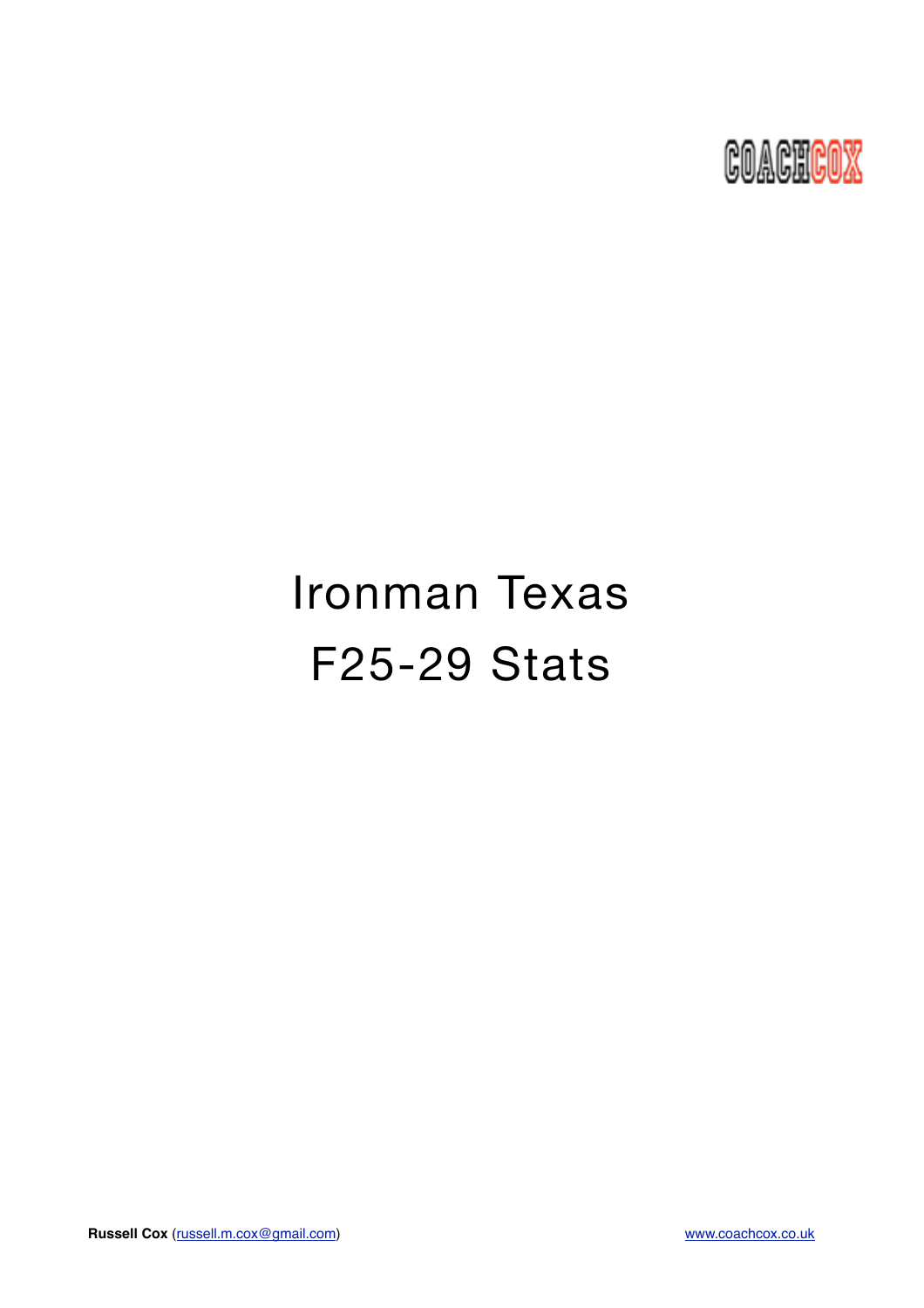## F25-29 Summary Statistics

| Year    | <b>Finishers</b> | <b>F25-29 Finishers</b> | Male Winner's Time | <b>Female Winner's Time</b> | <b>F25-29 Winner's Time</b> |
|---------|------------------|-------------------------|--------------------|-----------------------------|-----------------------------|
| 2011    | 2004             | 44                      | 8:08:20            | 8:57:51                     | 10:42:32                    |
| 2012    | 2022             | 57                      | 8:10:44            | 8:54:58                     | 9:59:45                     |
| 2013    | 2055             | 52                      | 8:25:06            | 8:49:14                     | 10:28:31                    |
| Average | 2027             | 51                      | 8:14:43            | 8:54:01                     | 10:23:36                    |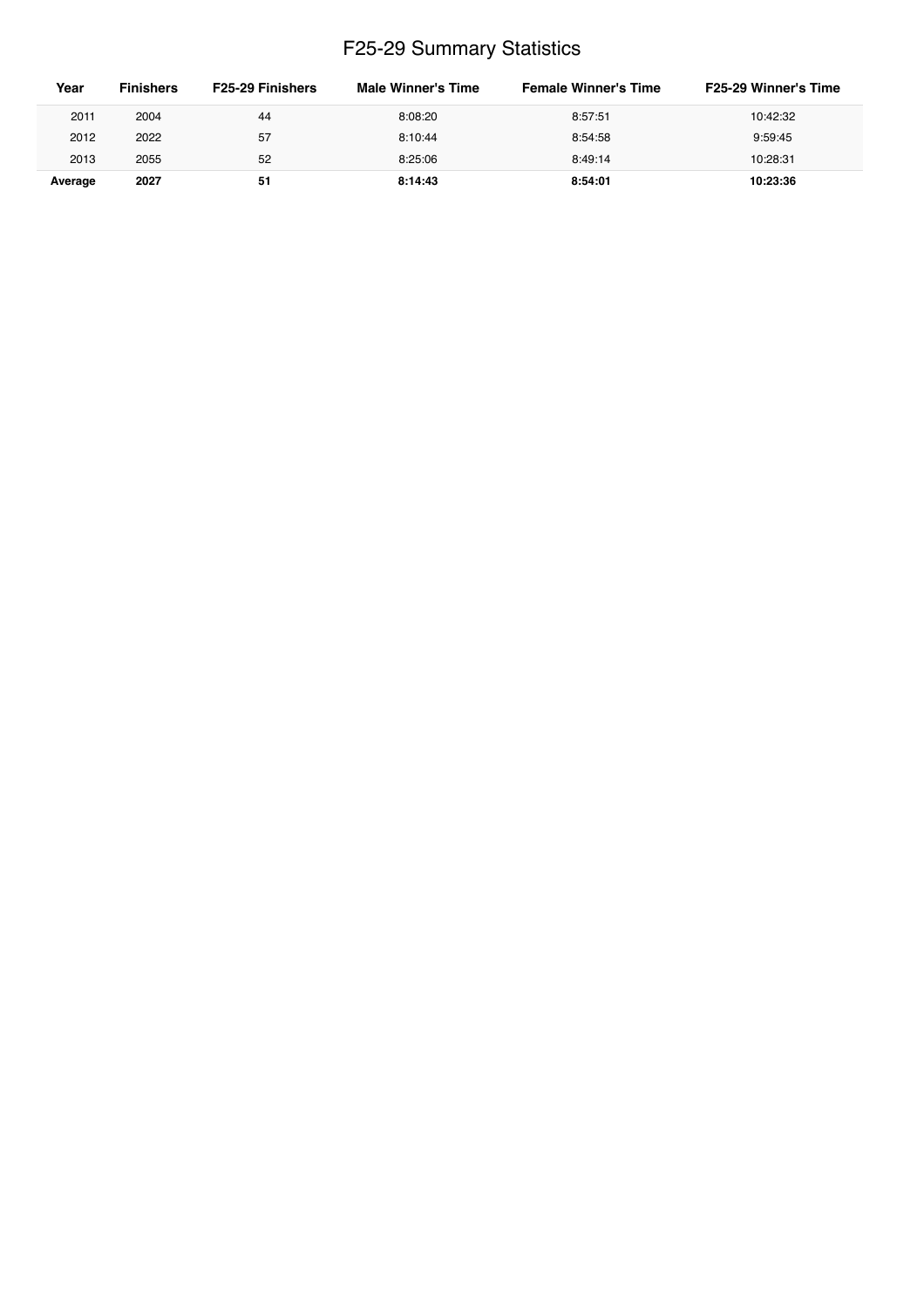

F25-29 Swim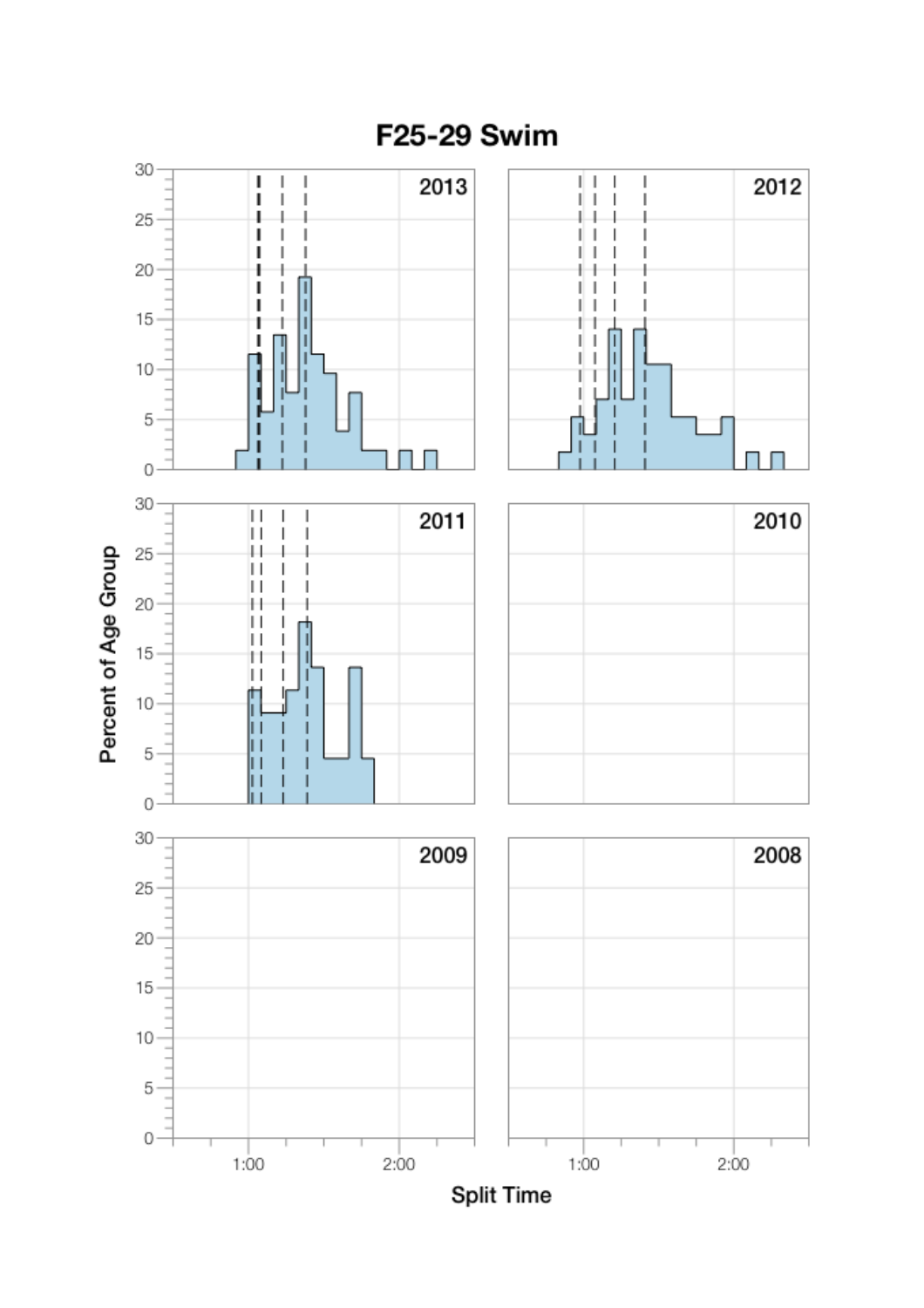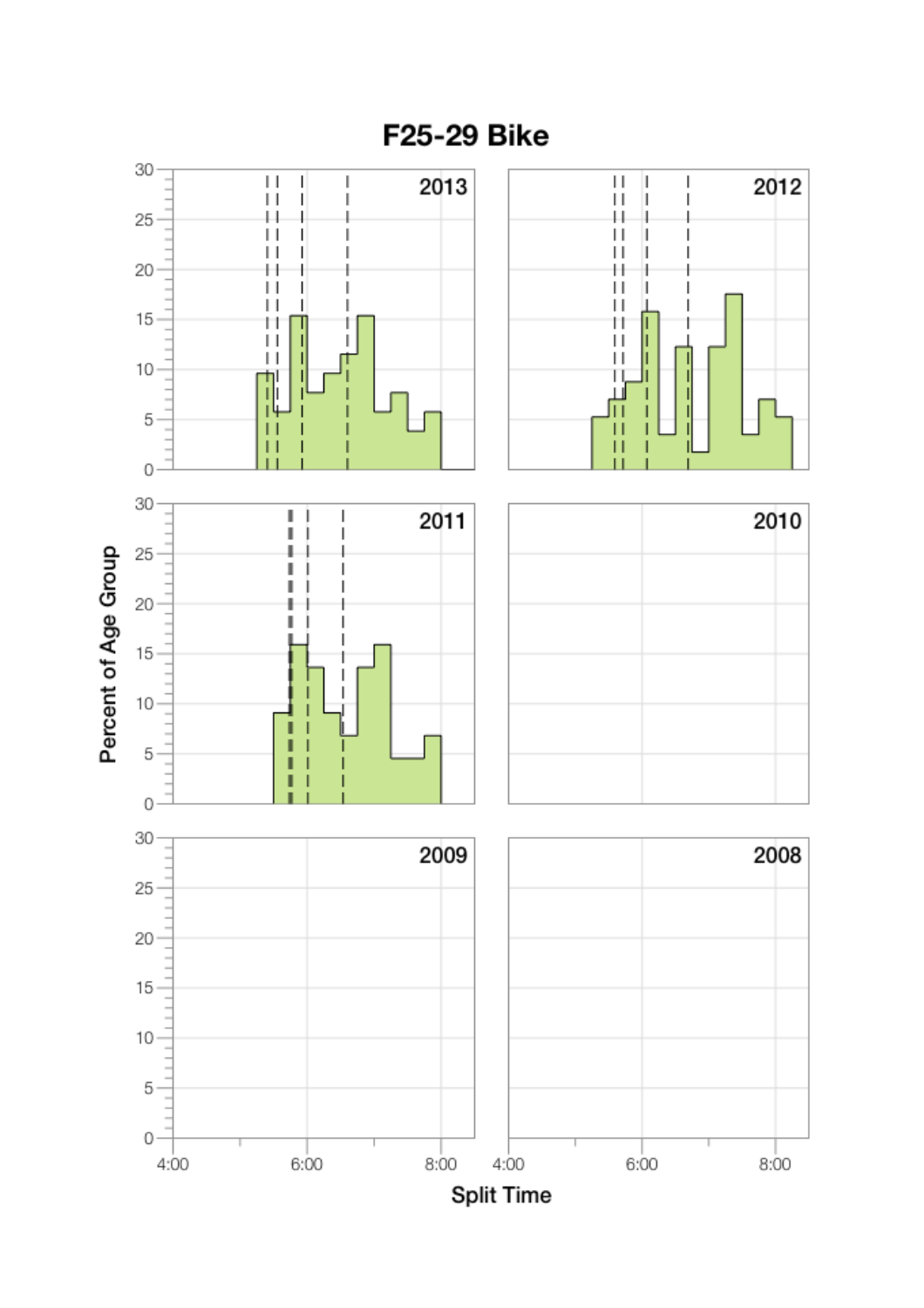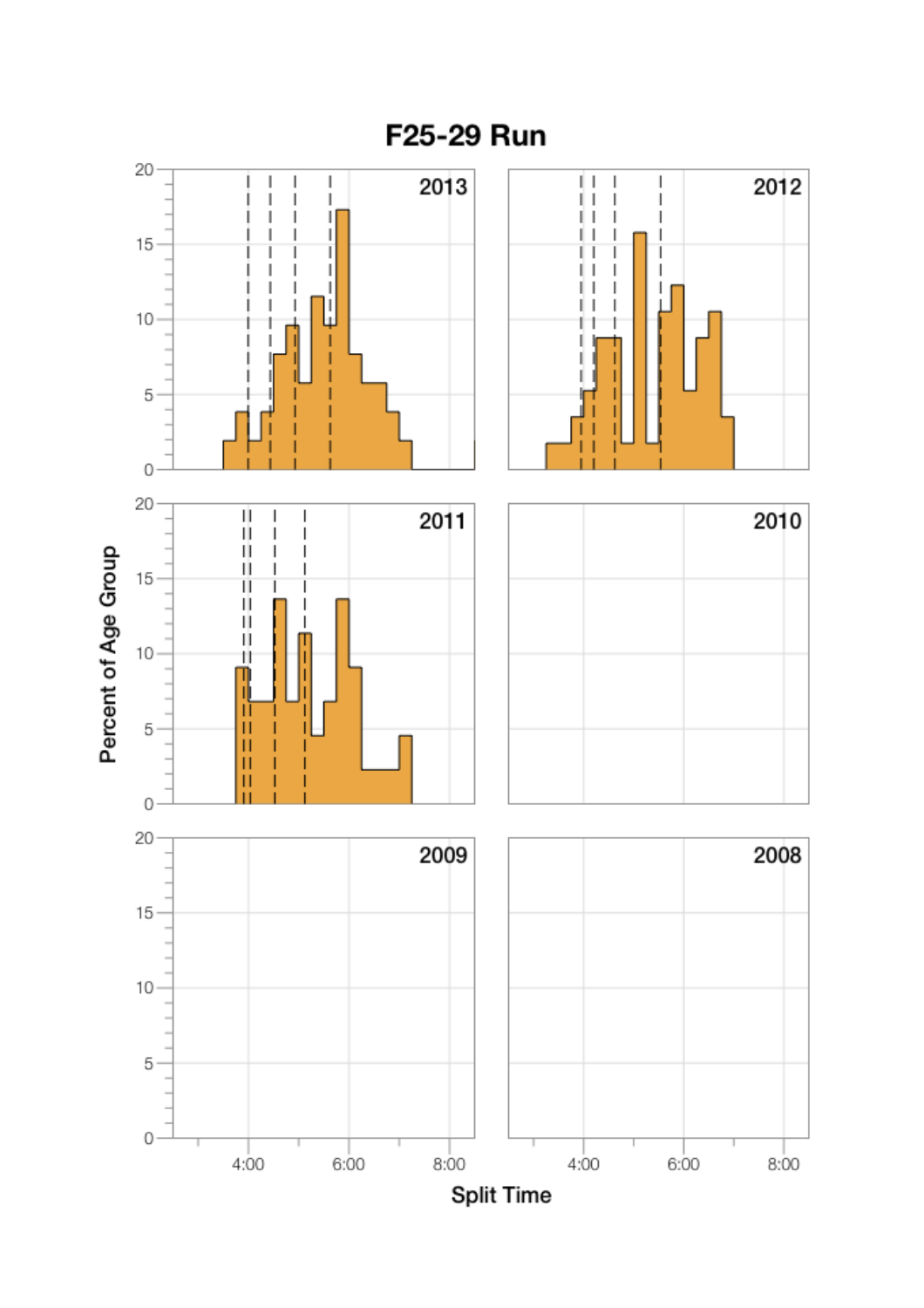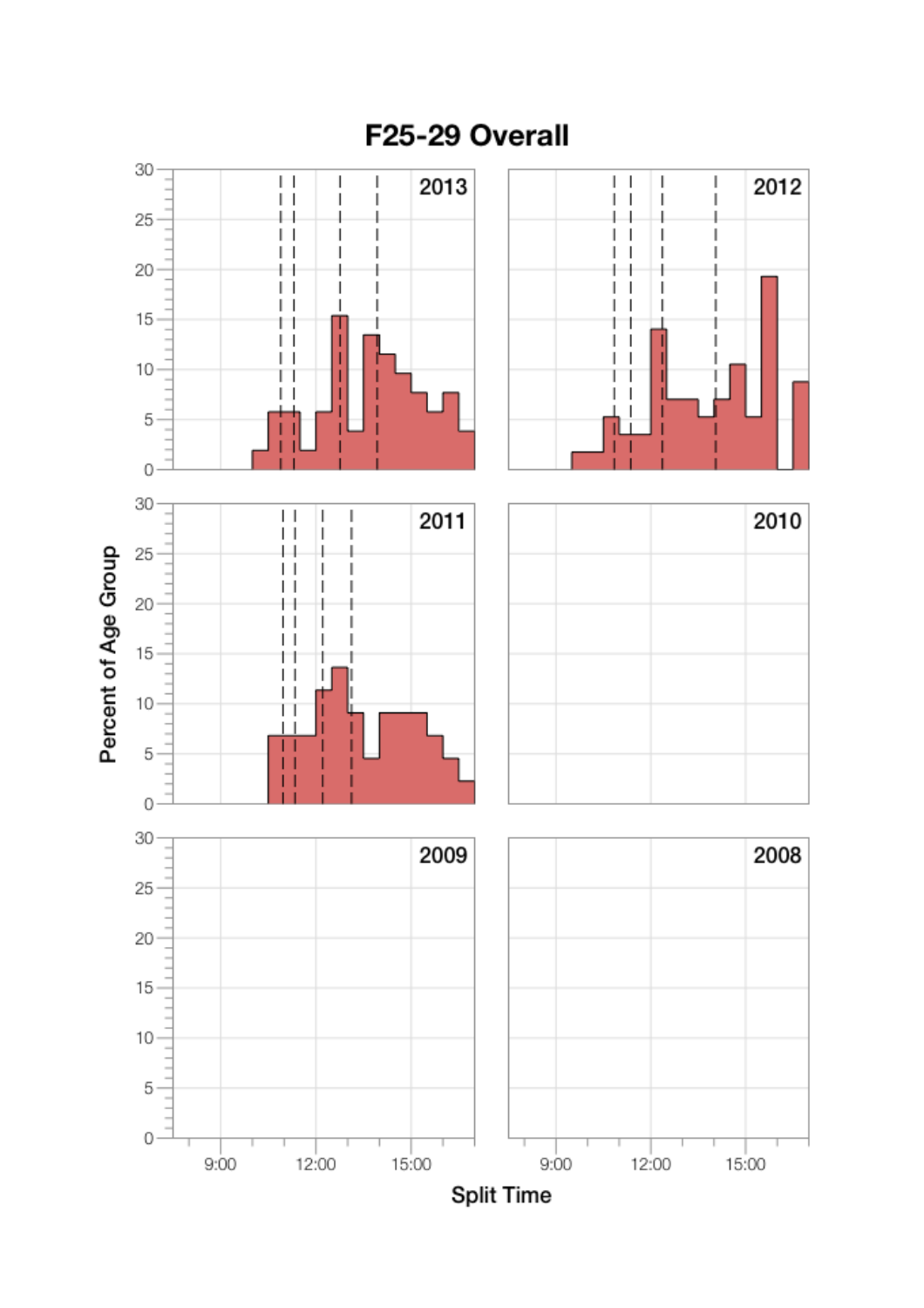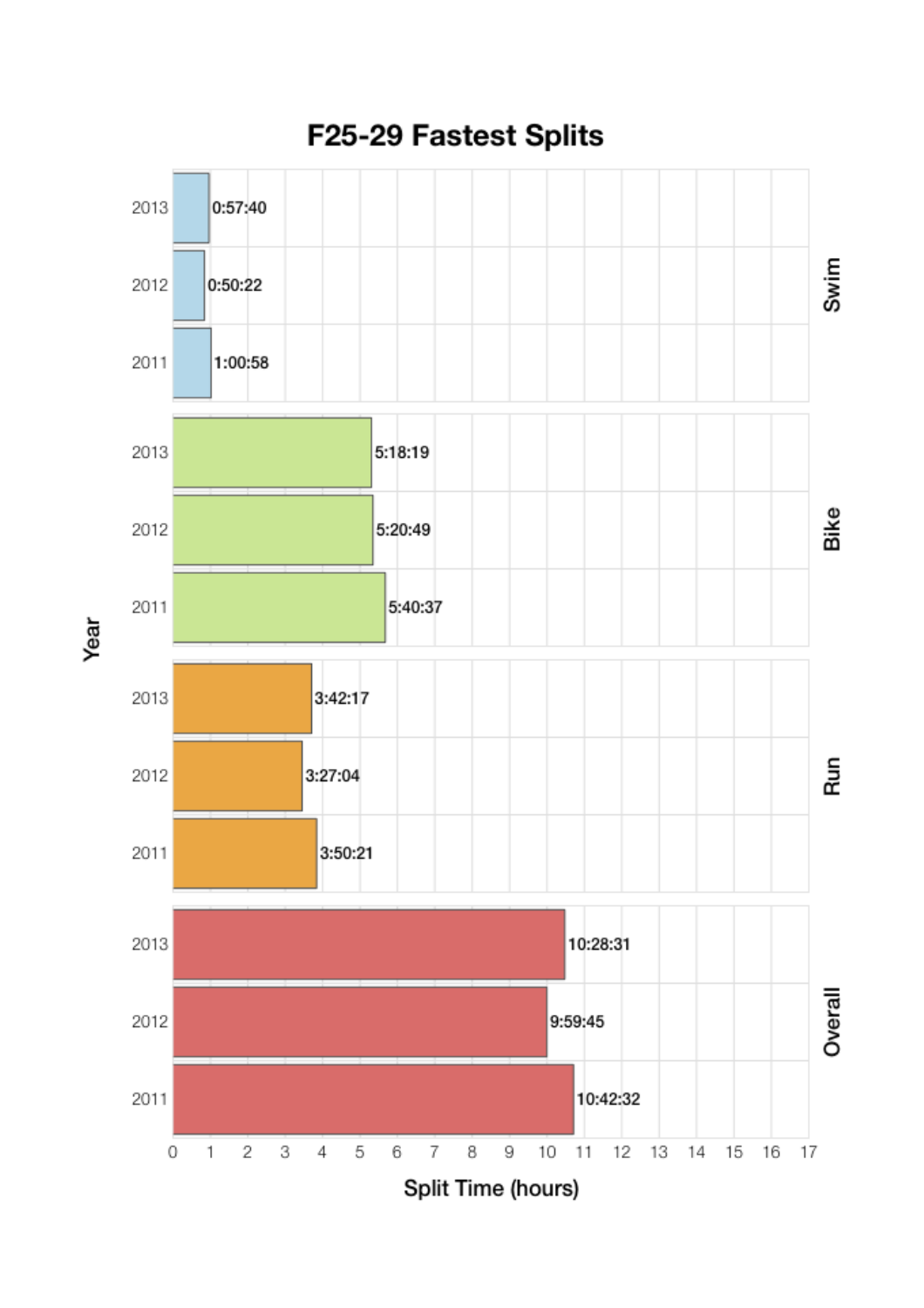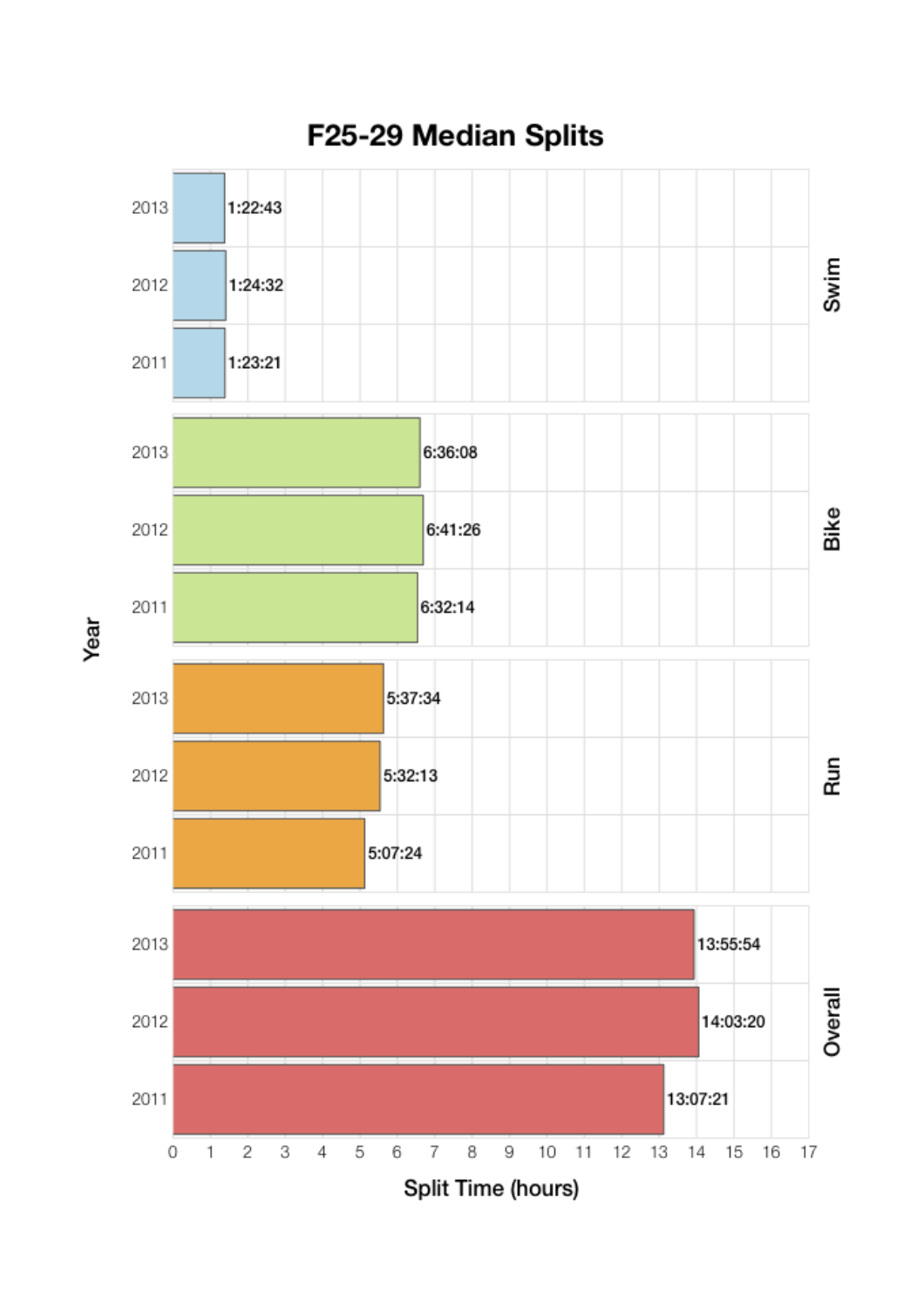

Year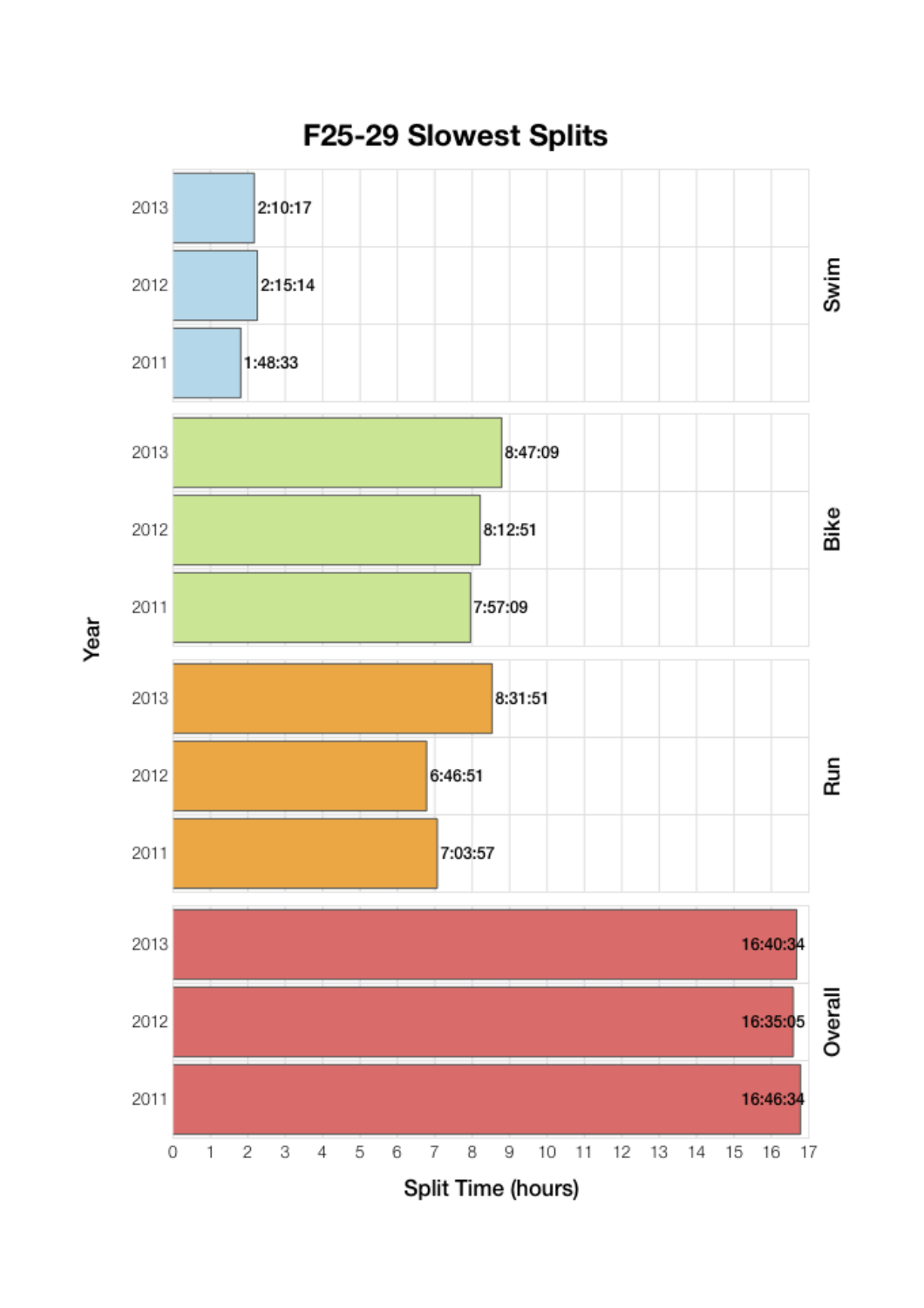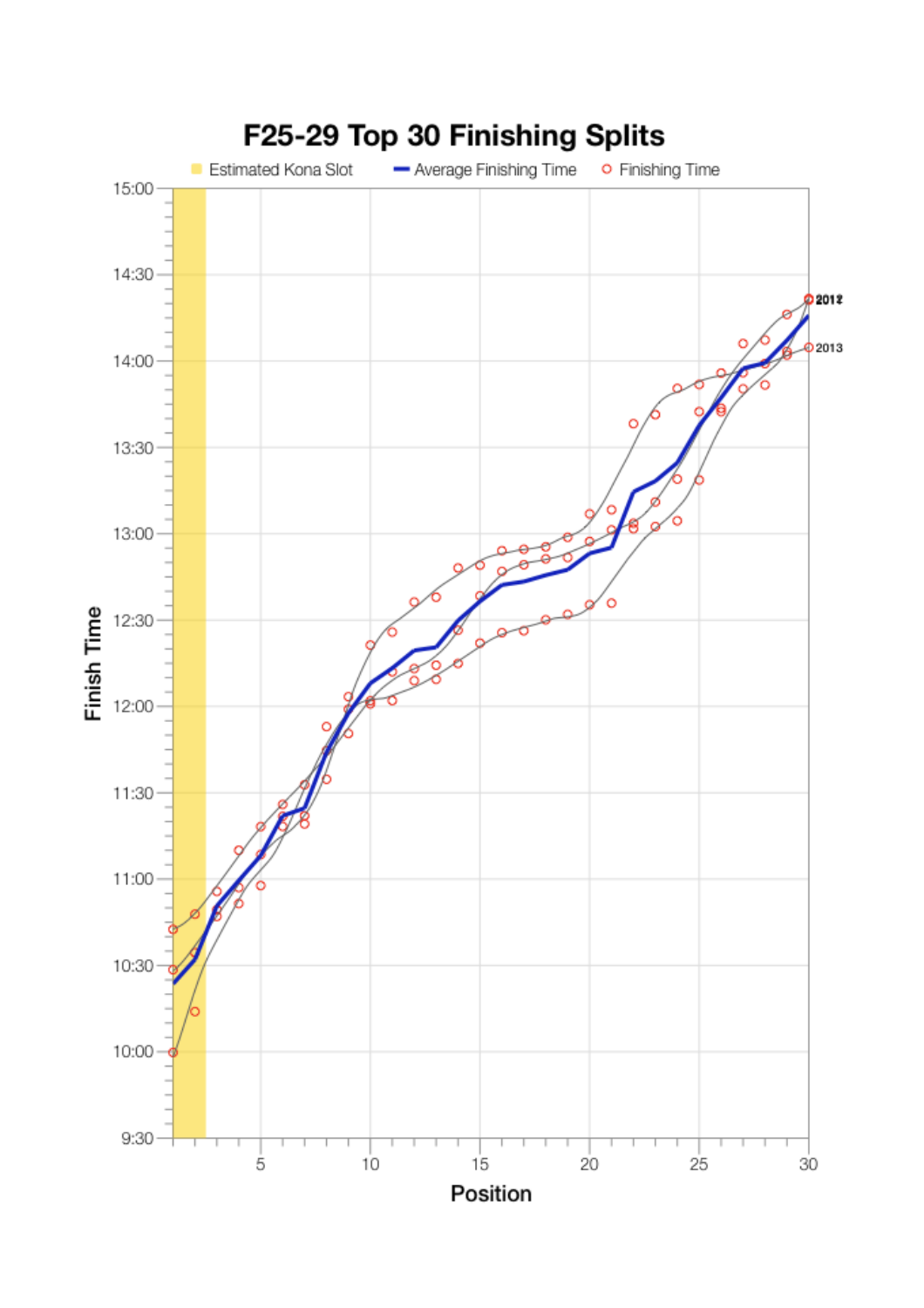## F25-29 Top 10 and Kona Times and Splits

| Summary Statistics |  |
|--------------------|--|
|--------------------|--|

| <b>Position</b>                   | <b>Swim Time</b> | <b>Bike Time</b> | <b>Run Time</b> | <b>Overall Time</b> |
|-----------------------------------|------------------|------------------|-----------------|---------------------|
| <b>Average Male Winner</b>        | 0:52:39          | 4:26:55          | 2:50:45         | 8:14:43             |
| <b>Average Female Winner</b>      | 0:53:47          | 5:06:32          | 3:07:36         | 8:54:01             |
| <b>Average 1st Age Grouper</b>    | 1:01:48          | 5:29:59          | 3:43:57         | 10:23:36            |
| <b>Average 2nd Age Grouper</b>    | 1:07:20          | 5:30:59          | 3:46:15         | 10:32:04            |
| Average 3rd Age Grouper           | 1:08:24          | 5:41:44          | 3:51:58         | 10:50:42            |
| Average 4th Age Grouper           | 1:04:06          | 5:28:40          | 4:18:10         | 10:59:31            |
| Average 5th Age Grouper           | 1:05:02          | 5:43:01          | 4:12:37         | 11:08:10            |
| Average 6th Age Grouper           | 1:13:05          | 5:40:44          | 4:19:30         | 11:22:01            |
| Average 7th Age Grouper           | 1:13:22          | 5:53:50          | 4:07:14         | 11:24:38            |
| Average 8th Age Grouper           | 1:08:09          | 5:42:37          | 4:43:34         | 11:44:06            |
| Average 9th Age Grouper           | 1:14:46          | 5:58:02          | 4:34:23         | 11:57:40            |
| Average 10th Age Grouper          | 1:21:04          | 6:02:52          | 4:31:06         | 12:08:03            |
| <b>Kona Qualifier Average</b>     | 1:04:34          | 5:30:29          | 3:45:06         | 10:27:50            |
| <b>Top 10 Age Grouper Average</b> | 1:09:42          | 5:43:15          | 4:12:52         | 11:15:03            |

### **Texas 2013**

| <b>Position</b>                   | <b>Swim Time</b> | <b>Bike Time</b> | <b>Run Time</b> | <b>Overall Time</b> |
|-----------------------------------|------------------|------------------|-----------------|---------------------|
| <b>Male Winner</b>                | 0:54:54          | 4:29:07          | 2:56:18         | 8:25:06             |
| <b>Female Winner</b>              | 0:54:02          | 4:42:29          | 3:07:27         | 8:49:14             |
| <b>1st Age Grouper</b>            | 1:13:56          | 5:18:57          | 3:42:17         | 10:28:31            |
| <b>2nd Age Grouper</b>            | 1:03:49          | 5:24:57          | 3:57:55         | 10:34:27            |
| 3rd Age Grouper                   | 1:01:55          | 5:42:40          | 3:54:32         | 10:49:23            |
| 4th Age Grouper                   | 1:05:09          | 5:18:19          | 4:25:00         | 10:57:04            |
| 5th Age Grouper                   | 1:04:26          | 5:33:21          | 4:24:07         | 11:08:32            |
| 6th Age Grouper                   | 1:04:23          | 5:23:42          | 4:43:40         | 11:18:18            |
| 7th Age Grouper                   | 1:13:56          | 5:55:58          | 4:01:10         | 11:19:09            |
| 8th Age Grouper                   | 1:04:18          | 5:26:28          | 4:53:43         | 11:34:41            |
| 9th Age Grouper                   | 1:20:01          | 5:51:55          | 4:39:20         | 12:03:23            |
| 10th Age Grouper                  | 1:14:44          | 6:15:15          | 4:35:42         | 12:21:19            |
| <b>Kona Qualifier Average</b>     | 1:08:52          | 5:21:57          | 3:50:06         | 10:31:29            |
| <b>Top 10 Age Grouper Average</b> | 1:08:39          | 5:37:09          | 4:19:44         | 11:15:28            |

#### **Texas 2012**

| <b>Position</b>               | <b>Swim Time</b> | <b>Bike Time</b> | <b>Run Time</b> | <b>Overall Time</b> |
|-------------------------------|------------------|------------------|-----------------|---------------------|
| <b>Male Winner</b>            | 0:53:36          | 4:25:43          | 2:46:55         | 8:10:44             |
| <b>Female Winner</b>          | 0:53:32          | 4:45:52          | 3:11:09         | 8:54:58             |
| <b>1st Age Grouper</b>        | 0:50:22          | 5:25:10          | 3:39:14         | 9:59:45             |
| <b>2nd Age Grouper</b>        | 1:17:14          | 5:20:49          | 3:27:04         | 10:13:58            |
| 3rd Age Grouper               | 1:10:29          | 5:39:49          | 3:47:34         | 10:47:02            |
| 4th Age Grouper               | 1:06:07          | 5:27:05          | 4:10:56         | 10:51:30            |
| 5th Age Grouper               | 1:01:23          | 5:37:35          | 4:12:50         | 10:57:45            |
| 6th Age Grouper               | 1:08:03          | 5:46:27          | 4:15:53         | 11:21:49            |
| 7th Age Grouper               | 1:02:09          | 5:54:14          | 4:15:26         | 11:22:00            |
| 8th Age Grouper               | 1:10:41          | 5:57:24          | 4:33:38         | 11:52:59            |
| 9th Age Grouper               | 1:09:26          | 6:02:21          | 4:37:21         | 11:59:03            |
| 10th Age Grouper              | 1:21:14          | 5:57:43          | 4:27:27         | 12:00:53            |
| <b>Kona Qualifier Average</b> | 1:03:48          | 5:22:59          | 3:33:09         | 10:06:51            |
| Top 10 Age Grouper Average    | 1:07:42          | 5:42:51          | 4:08:44         | 11:08:40            |